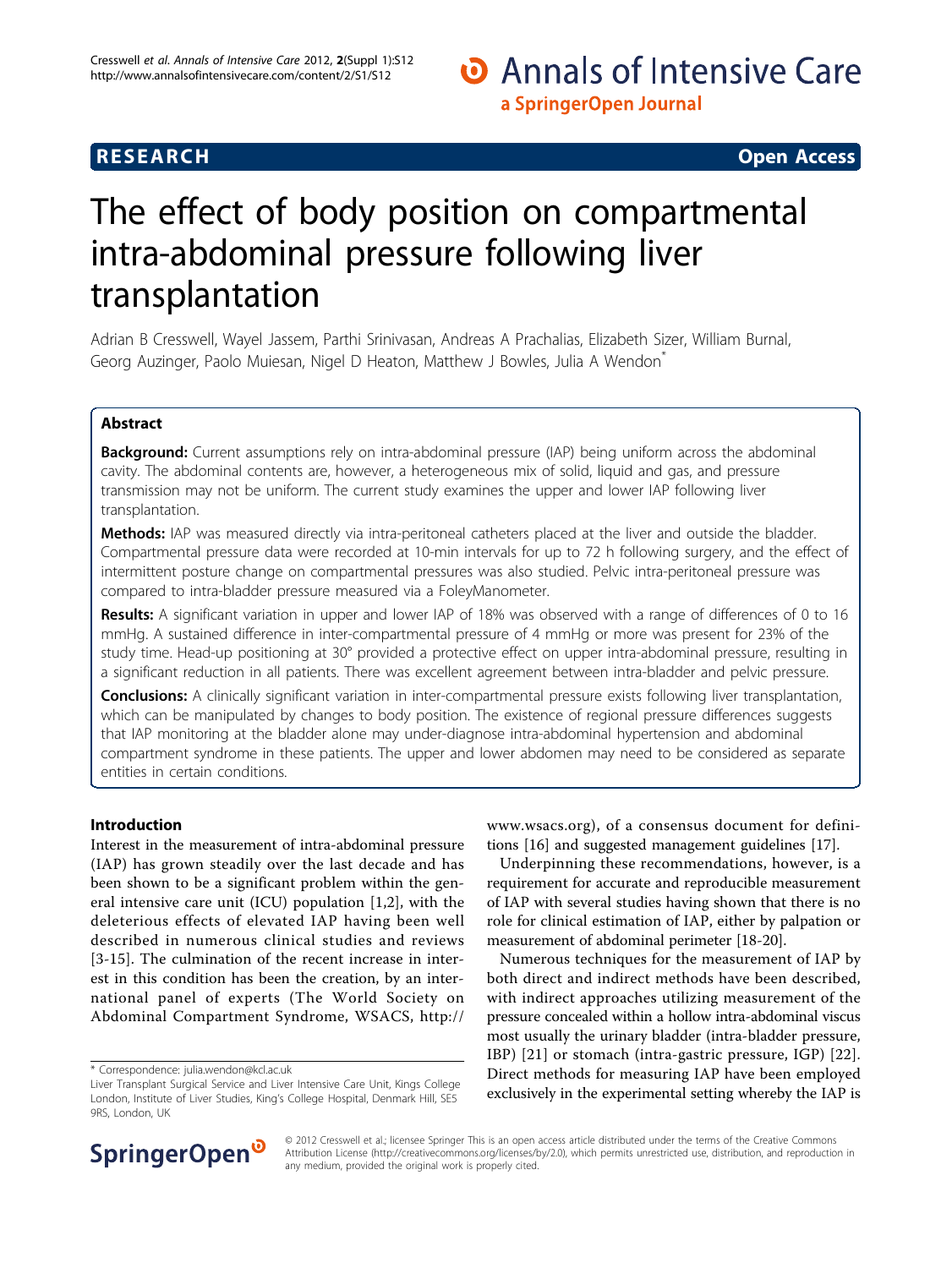transduced directly from the peritoneal cavity via a catheter containing a continuous column of fluid [\[23](#page-9-0)], a balloon-tipped catheter [[24\]](#page-9-0) or via a laparoscopic gas insufflation system [[25](#page-9-0)]. The application of such techniques is clearly limited by their invasiveness, and no advantage over indirect measurements has been demonstrated in terms of accuracy.

On the face of the available data, therefore, a non-invasive technique such as the IBP or IGP method would seem more attractive for routine clinical use. This, however, relies on two unproven assumptions regarding the transmission of pressure throughout the abdomen. The first assumption is that the bladder wall will act as a passive diaphragm for the transmission of pressure, and the second is that IAP is transmitted uniformly throughout the abdominal cavity such that the measured pressure at any one position will be reflected elsewhere in the cavity.

The second assumption relies on the contents of the intra-abdominal cavity, transmitting pressure as a single compartment, which, given the heterogeneous mix of contents, may not hold true. Such a regional variation in postoperative patients would have important implications both for the post-operative screening of IAP following surgery and for the potential of a localised effect on the regional organ systems that may not be manifested by the measurement of the relatively remote IBP. This concept would be synonymous with the poly-compartment syndrome which has previously been suggested to affect the head, thorax, abdomen [\[26\]](#page-9-0) and extremities.

It has been shown that IAP can be influenced by body position with an increase in bladder pressure of up to 7.5 mmHg with a 45° positioning angle [[27](#page-9-0)]. However, the effect of body position on the individual intra-abdominal compartment has not previously been described.

Liver transplantation was chosen for the study as a major intervention that has been shown to be associated with a significant incidence of intra-abdominal hypertension (IAH) in both our own unpublished data and in studies from other institutions [\[28](#page-9-0)]. The surgical procedure itself is relatively standardised and confined to a single intra-abdominal compartment, which makes comparisons between individual subjects easier and logically suggests that the chances of identifying a regional pressure phenomenon would be highest.

The two primary aims of the current study were to compare the IBP to that immediately outside within the intra-peritoneal pelvis and to establish whether there are any regional variations in IAP between the upper and lower abdominal compartments (upper intra-abdominal pressure, UIAP and lower intra-abdominal pressure, LIAP) following liver transplantation. A secondary endpoint was to examine the effect, if any, of body position on the compartmental pressures.

#### Methods

Following approval of the study design by the local Research Ethics and Research & Development Committees, a total of 20 patients undergoing elective orthotopic transplantation were recruited, all of whom gave informed consent to take part in this study. All patients received cadaveric whole grafts and had not undergone liver transplantation previously. Data were collected during the subjects' stay on a 15-bed dedicated Liver Intensive Care Unit with aspects of post-operative care such as the administration of intra-venous fluids and the use of vaso-active agents, guided by established unit protocol. All subjects were nursed in a 30° head of bed position to minimise risk of respiratory complications with the exception of short periods of being laid flat in order to measure supine IAP. All were calm and comfortable at the time of measurement (Richmond agitation-sedation scale of 0).

For each patient, UIAP and LIAP were measured directly via catheters placed under the left lobe of the transplanted organ and in the pelvis at the time of operation (Minivac Drain, Unomedical, Worcestershire, UK). These catheters were connected, via a fluid column to an electronic pressure transducer with numeric and pressure trace displayed on the ICU monitor (Fukuda Denshi Co., Ltd, Tokyo, Japan). These catheters were used solely for measurement of IAP and not for drainage. Standard closed surgical drains were placed in the usual position to prevent accumulation of body fluids.

The electronic transducers were fixed to the patient by sutures at a point corresponding to the internal position of the catheter tips on the upper and lower abdominal wall. A position that was found to correspond to the zero-reference point as suggested by the WSACS, of the mid-axillary line at the iliac crest when supine. The transducers were flushed and zeroed twice daily and after each patient position change. The measured dead space of the catheter was < 2 ml, and thus, a 4-ml flush with normal saline, from a sterile closed system, ensured a continuous column of fluid between the intra-peritoneal catheter tip and the transducer which was maintained between flushes by continuous low volume irrigation. The quality of the pressure waveform was checked hourly by the 'rapid oscillation test [[21](#page-9-0)]', whereby rapid and repeated palpation of the abdominal wall at the level of the intra-peritoneal catheter tip was visible in real time on the ICU monitor's pressure trace (Figure [1\)](#page-2-0).

Compartmental IAP was transduced continuously via this equipment, and the monitoring system recorded paired measurement of UIAP and LIAP at 10-min interval. The catheters were left in place for a maximum of 72 h or until the point of discharge from the Liver Intensive Care Unit, whichever came sooner.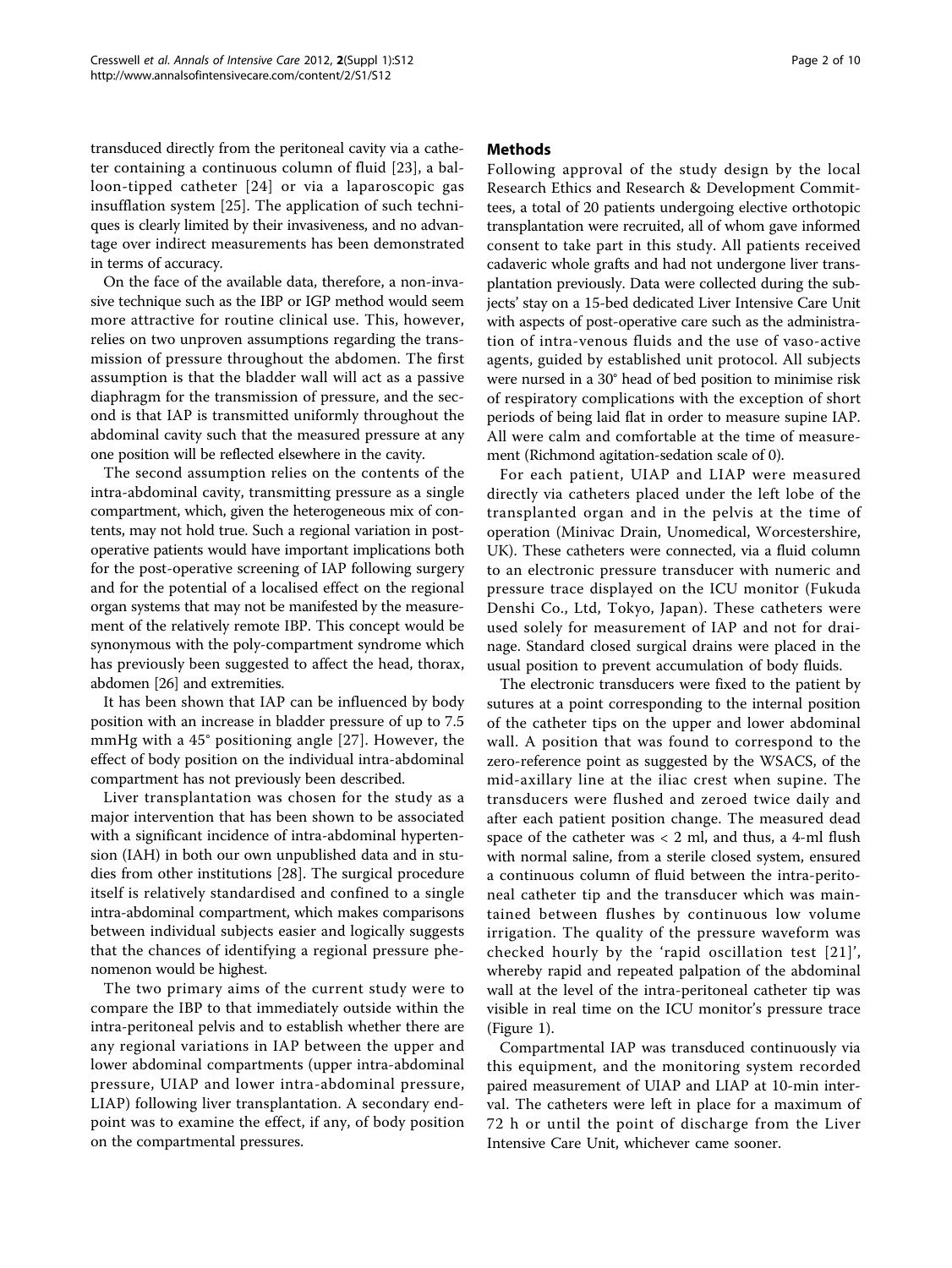<span id="page-2-0"></span>

Each patient was re-positioned to lie supine at 6-hour intervals (four times per day) in order to measure the supine compartmental pressures. The transducers were 're-zeroed' following each position change, and the pressure was allowed to equilibrate for 5 min prior to making each of these recordings.

In addition to the direct pressure measurements, IBP was also recorded at 6-h intervals with the patient both in a 30° head up and supine positions using a Foley-Manometer system (Holtech medical Company, Charlottenlund, Denmark), as shown in Figure [2.](#page-3-0)

#### Statistical analysis

The data were recorded in a Microsoft Excel Spreadsheet (Microsoft, WA, USA) and analysed using SPSS v15 (Chicago, IL, USA) in accordance with the recommendations for data analysis published by the WSACS [[29\]](#page-9-0). Data obtained at 6-hourly intervals (IBP, LIAP and UIAP at supine and 30° head of bed angles) were compared by means of a Bland and Altman analysis [[30\]](#page-9-0). The coefficient of variance of IAP was defined as the standard deviation of IAP divided by the mean IAP. Percentage error of the measurement was defined as twice the precision divided by the mean IAP. The normality of distribution of the continuous pressure recordings was tested using a Kolmogorov-Smirnov test, and being parametric and normally distributed, means were compared using a paired t test.

Following professional statistical advice and in order to perform both within and between individual comparisons of the difference in compartmental pressures in subjects with differing baseline IAP, the difference between the

two compartmental recordings was converted to a percentage of the mean of both compartments (Difference  $\div$ (*mean of UIAP + LIAP*)  $\times$  100). This eliminated the effect of the underlying baseline IAP and inter-individual variations. For the same reason, the trend in compartmental pressure over time was expressed as the difference in each subsequent pressure recording over the initial IAP. The differences in compartmental pressures over time were normally distributed and, therefore, compared by linear regression. For the purpose of reporting, a difference of 4 mmHg or greater between the compartments was considered to be clinically significant.

#### Results

#### Comparison of direct and indirect measurement of lower intra-abdominal pressure

There was no clinically relevant difference between the mean measurements made via the pelvic transducer and the foley manometer. The Bland and Altman plot (Figure [3a, b, c\)](#page-4-0) confirmed excellent agreement between the two measures in all body positions, with a calculated bias and precision of -0.06 and 0.6 when supine and 0.006 and 0.5 at 30°. Full details of the two measurements are given in Table [1](#page-5-0).

#### Compartmental pressure measurements

A total of 169 synchronous measurements of IBP, LIAP and UIAP were made to obtain compartmental pressure with subjects in a supine and 30° head of bed position at 6-h intervals. In contrast to the excellent agreement between IBP and LIAP, comparisons of both IBP and UIAP, and LIAP and UIAP revealed very poor agreement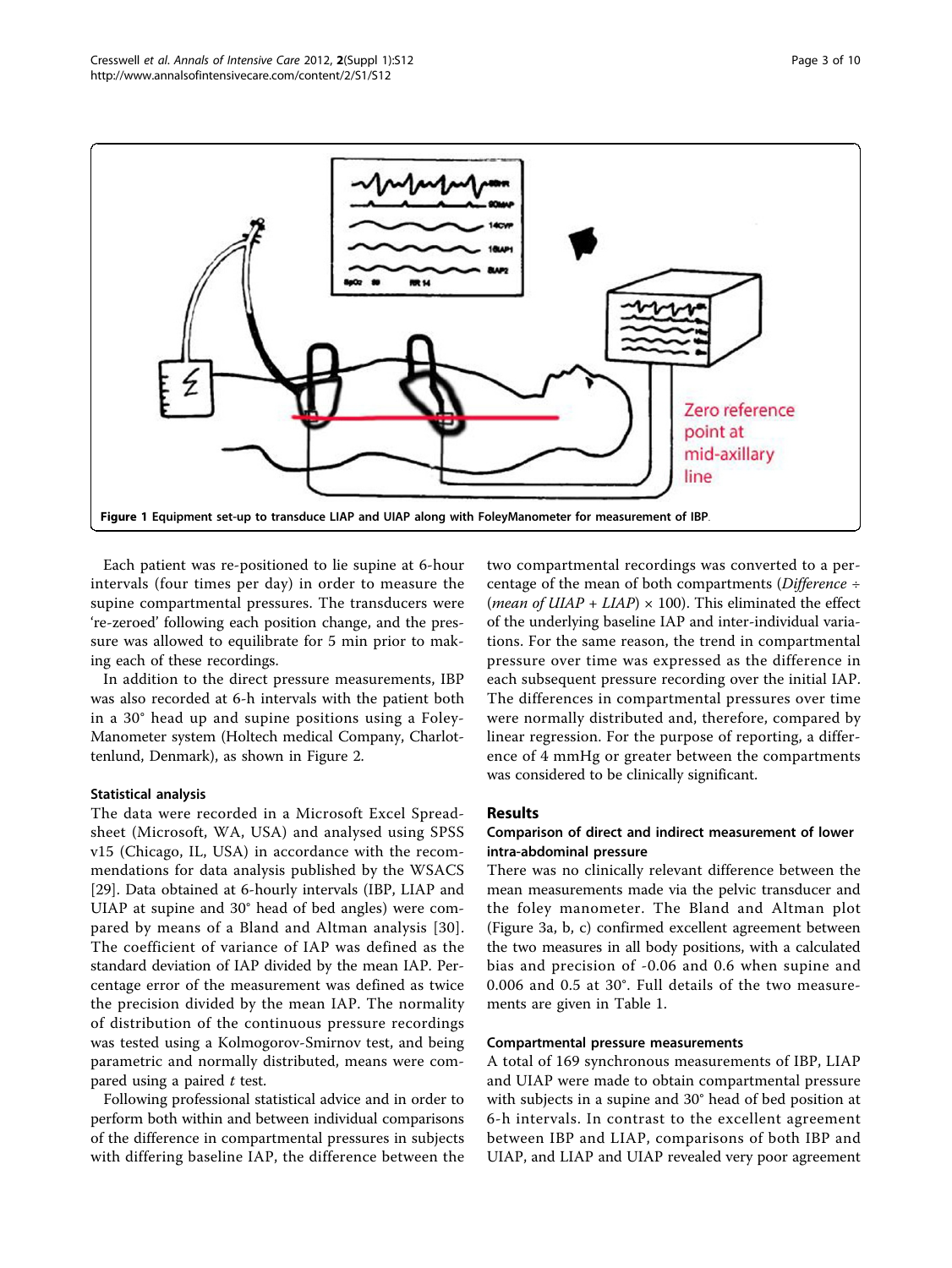<span id="page-3-0"></span>

with a high measured bias, precision and percentage error (Table [1](#page-5-0) and Figure [4a, b\)](#page-6-0). Parameters for these comparisons fell well outside the thresholds for agreement stated by the WSACS [\[29\]](#page-9-0).

The mean UIAP when supine was 11.7 mmHg, which was reduced to 9.6 mmHg with 30° head of bed positioning  $(p < 0.001)$ . Mean LIAP was 9.2 mmHg when supine and increased to 9.6 mmHg with 30 $^{\circ}$  head of bed ( $p < 0.001$ ).

The increase in UIAP with a move to a supine position was observed in all patients, irrespective of which compartment contained the higher pressure. The observed magnitude of change in mean UIAP was not different between subjects exhibiting a raised IAP (> 12 mmHg) and those with a normal IAP (2.4 and 1.8 mmHg change, respectively;  $p = 0.5$ ). Similarly, although there was a suggestion that subjects with higher upper than lower compartmental pressures exhibited a larger change in UIAP when moving to a supine position (2.4 and 1.1 mmHg) change, respectively), this difference was not statistically significant ( $p = 0.9$ ).

#### Continuous pressure measurements

A total of 5,980 automated-paired pressure measurements of direct LIAP and UIAP were recorded with an average of 299 per patient (range 212 to 461). Of the 20 subjects, 12 revealed a higher mean pressure within the UIAP than the LIAP compartment, with the greatest mean pressure difference for an individual being 5.3 mmHg.

When analysed as a whole and as sub-groups with either higher UIAP or higher LIAP, the difference between the compartmental pressures was highly statistically significant ( $p < 0.001$ ,  $p < 0.001$  and  $p < 0.004$ , respectively). The range of differences between compartmental pressures in the two groups also differed with those exhibiting a higher UIAP having a broader range (0 to 16 mmHg) than those with a higher LIAP (0 to 12 mmHg). The mean pressures observed in each compartment for the subjects as a whole and for the two subgroups are displayed in Table [2.](#page-7-0)

The mean difference between the two compartments was similar, whether it was the upper or lower compartment that contained the higher pressure. Expressed as a percentage of the mean of the two compartments, this equated to a clinically significant 23.4% difference when UIAP was highest, and 23.6% when LIAP was highest.

Individual analysis of each subject's data confirmed the significant difference ( $p < 0.001$ ) between compartments for all but two patients. In two individuals, the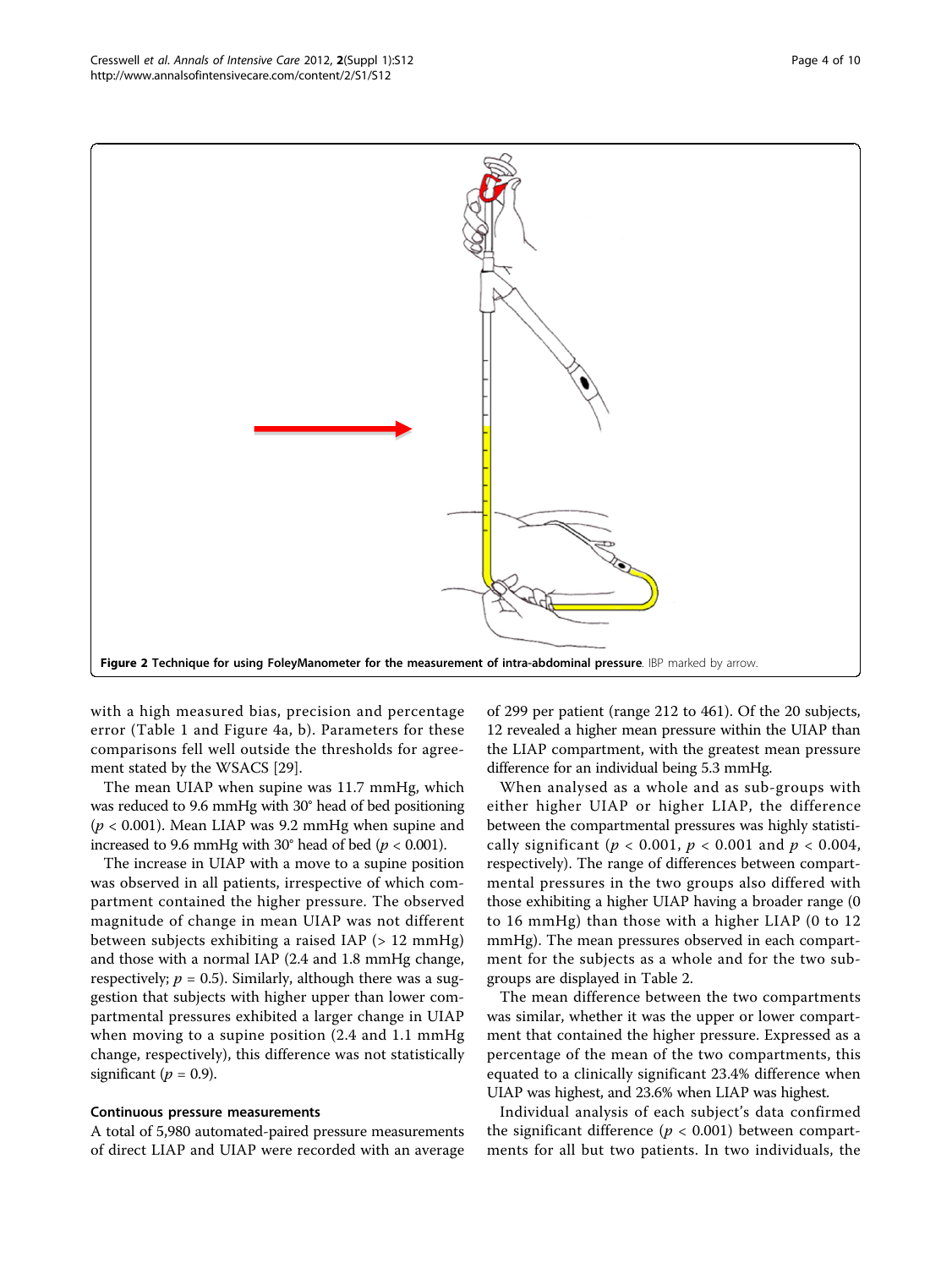<span id="page-4-0"></span>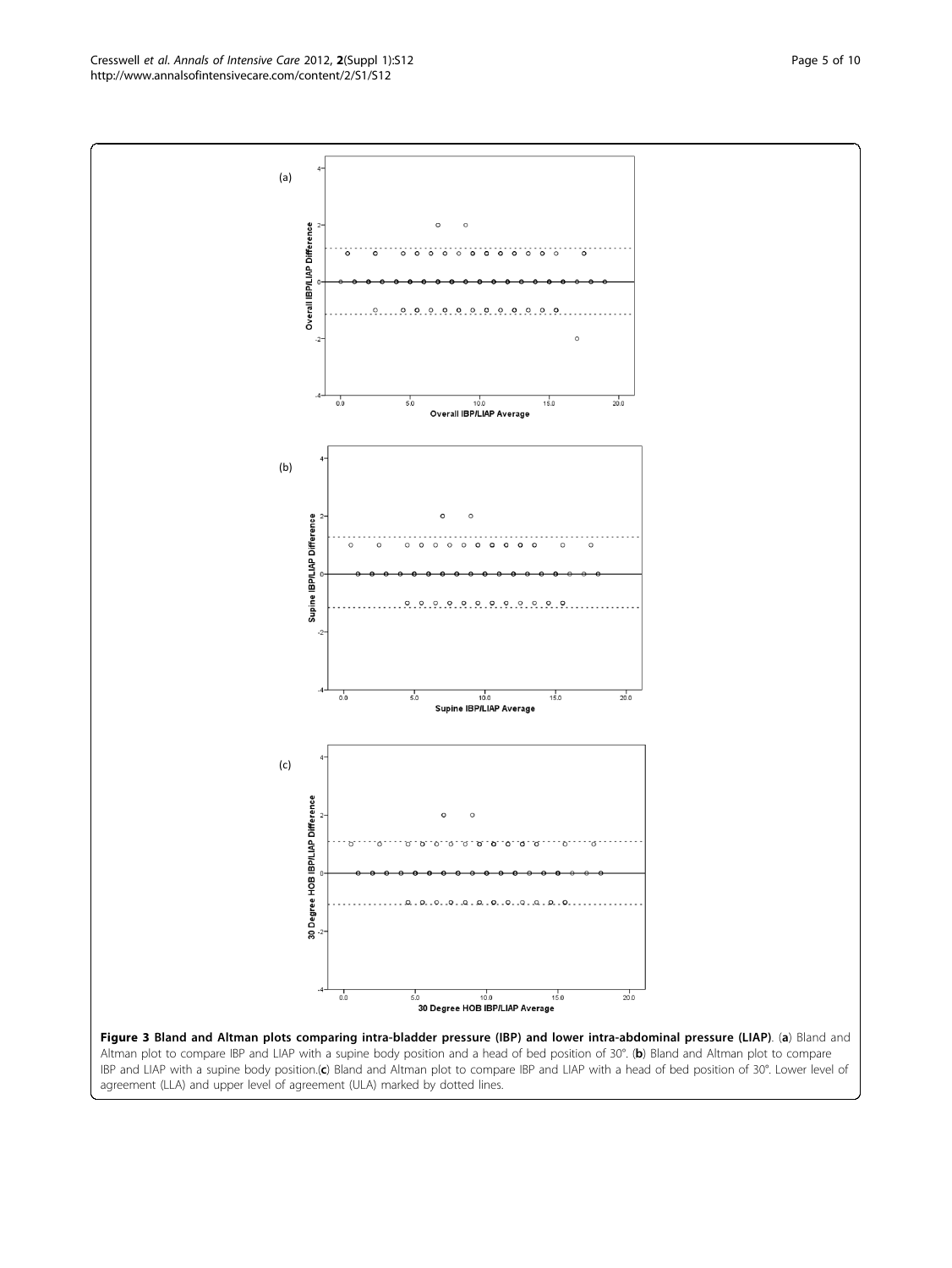<span id="page-5-0"></span>Table 1 Comparison of IBP, LIAP and UIAP

| Comparisons         |                | <b>Number</b> | Mean IAP | Range IAP       | <b>COVA IAP</b> | r <sup>a</sup> | р       | <b>Bias</b> | Precision | <b>LLA</b> | <b>ULA</b> | % Error |
|---------------------|----------------|---------------|----------|-----------------|-----------------|----------------|---------|-------------|-----------|------------|------------|---------|
| <b>IBP vs LIAP</b>  | All            | 338           | 9.43     | 0.0 to 19.0     | 43.6            | 0.99           | < 0.001 | 0.03        | 0.59      | $-1.14$    | .18        | 13      |
|                     | Supine         | 169           | 9.23     | $0.5$ to $18.0$ | 43.7            | 0.99           | < 0.001 | 0.06        | 0.62      | $-1.16$    | .28        | 13      |
|                     | $30^\circ$ HOB | 169           | 9.63     | 0.0 to 19.0     | 43.6            | 0.99           | < 0.001 | $-0.01$     | 0.55      | $-1.07$    | 09         |         |
| <b>IBP vs UIAP</b>  | All            | 338           | 10.07    | 1.5 to 19.5     | 39.7            | 0.66           | < 0.001 | $-1.25$     | 3.63      | $-8.36$    | 5.86       | 72      |
|                     | Supine         | 169           | 10.49    | 2.5 to 19.5     | 38.9            | 0.70           | < 0.001 | $-2.46$     | 3.52      | $-9.36$    | 4.44       | 67      |
|                     | 30° HOB        | 169           | 9.65     | 1.5 to 18.5     | 39.9            | 0.68           | < 0.001 | $-0.05$     | 3.34      | $-6.60$    | 6.5        | 69      |
| <b>LIAP vs UIAP</b> | All            | 338           | 10.06    | 1.5 to 19.5     | 39.8            | 0.66           | < 0.001 | $-1.28$     | 3.63      | $-7.31$    | 4.75       | 72      |
|                     | Supine         | 169           | 10.46    | 2.5 to 19.5     | 39.3            | 0.70           | < 0.001 | $-2.51$     | 3.47      | $-9.31$    | 4.29       | 66      |
|                     | $30^\circ$ HOB | 169           | 9.66     | 1.5 to 18.0     | 40.1            | 0.68           | < 0.001 | $-0.05$     | 3.36      | $-6.64$    | 6.54       | 70      |

The patient positioned supine and in a 30° head of bed angle. IBP, intra-bladder pressure; LIAP, lower intra-abdominal pressure; UIAP, upper intra-abdominal pressure; HOB, head of bed, IAP, intra-abdominal pressure; COVA; coefficient of variance; LLA, Lower level of agreement; ULA, Upper level of agreement. <sup>a</sup>r Pearson product-moment correlation coefficient.

compartmental pressures did not differ significantly  $(p =$ 0.349 and 0.122, respectively); however, the mean IAPs for both patients and in both compartments fell within normal safe limits (7.1 and 7.3 mmHg, and 11.4 and 12.0 mmHg, respectively).

Nine subjects displayed a continuous pressure > 12 mmHg in one or other compartment for greater than 1 h. Of these, five had higher mean UIAP, and four had higher LIAP. There was no difference between the mean difference in compartmental pressures in subjects with a sustained pressure of  $> 12$  mmHg compared to those without (2.3 and 2.1 mmHg, respectively;  $p = 0.772$ ).

In the higher UIAP group, a clinically significant difference of 4 mmHg or more between compartmental pressures was observed during an average of 23% of the study period. This proportion was higher in the higher LIAP group at 37% of the study duration; however, these differences were not statistically significant ( $p =$ 0.666). The direction of change in compartmental IAP over time correlated positively such that an overall upward trend in UIAP was accompanied by an upward trend in LIAP ( $r^2 = 0.582$ ,  $p < 0.001$ ,  $n = 5,960$ ).

#### **Discussion**

The recognition and treatment of IAH and the abdominal compartment syndrome (ACS) are clearly reliant on an accurate and reliable system for the measurement of IAP. The technique for IBP measurement has undergone much refinement over the last decade [[21](#page-9-0)] and has now been presented, by an international panel of experts, as the gold standard for intra-abdominal pressure measurement [[17](#page-9-0)]. In addition to the effects of gravity and sheer stress [\[31](#page-9-0)], the value of bladder pressure relies on two key assumptions which have been widely accepted without direct evidence of their validity.

The first assumption is that the bladder wall will act as a passive diaphragm to the transmission of pressure, and therefore, the pressure measured within the urinary bladder will accurately reflect the pressure immediately

outside within the peritoneal cavity. Several studies, in both animal and human models, have shown good agreement between directly and indirectly measured intraabdominal pressure [[22](#page-9-0),[23,32,33\]](#page-9-0). All of these studies, however, have measured direct IAP at a site distant to the urinary bladder and followed artificial elevation of IAP by means of either saline or gas insufflation, or by insertion of a mechanical prosthesis. Our data is the first to directly compare the pressure measured at the intravesical and intra-peritoneal sides of the bladder wall and confirms that the pressure measured within the urinary bladder demonstrates excellent agreement with the pressure to be measured within the pelvic peritoneal cavity.

The second assumption relates to the mechanical properties of the peritoneal contents. It has been suggested that the abdominal contents are primarily fluid in composition and, therefore, that pressure transmission can be expected to follow Pascal's law such that measurement of the IAP at any point will reflect the pressure contained within the entire abdominal cavity [[21](#page-9-0)]. In reality, however, the abdominal contents remain a heterogeneous mix of solid, liquid and gaseous components with the exact composition influenced by several disease processes such as paralytic ileus, visceral oedema, or the presence of ascites. Pressure transmission characteristics are, therefore, likely to be rather more complex.

#### Regional IAP

The implications of a regional ACS are profound with the gold-standard technique for pressure measurement occurring at the lowest point in the abdominal cavity, whilst the organs that have been shown to be most susceptible to raised IAP all lie in the upper abdomen. Separate studies have all clearly shown the deleterious effects of raised IAP on the splanchnic circulation [[11-13,34,35](#page-9-0)], cardiac [\[8](#page-9-0),[36\]](#page-9-0), respiratory [\[9](#page-9-0),[37,38\]](#page-9-0), renal [[5,](#page-8-0)[32,39\]](#page-9-0) and neurological [[40](#page-9-0),[41](#page-9-0)] functions in both human and animal models.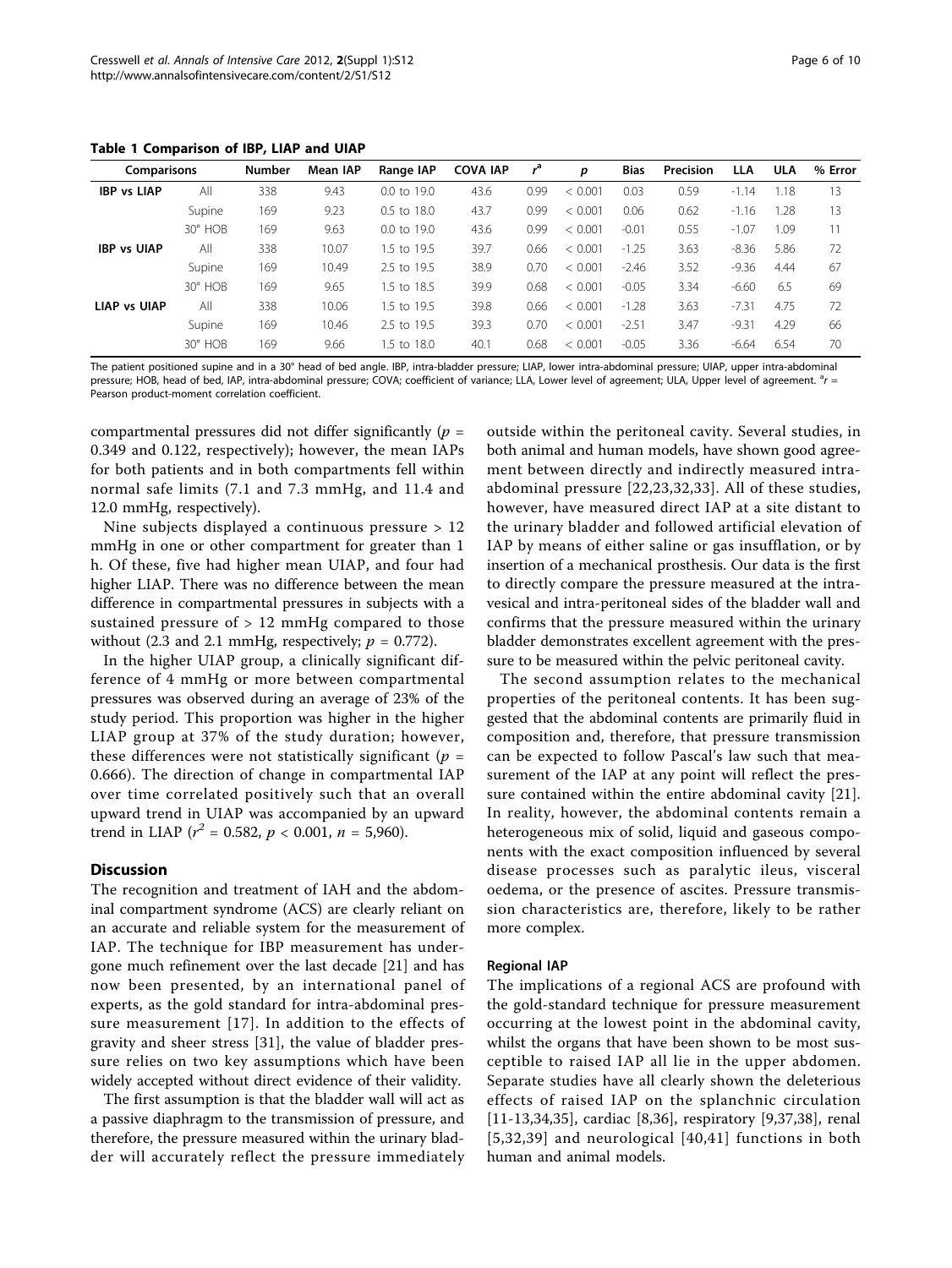The possibility of a regional variation between the upper and lower IAP was identified, but not explored in detail in 1994 [[22\]](#page-9-0). In this study, IGP was measured in nine patients undergoing laparoscopic cholecystectomy at a variety of different insufflation pressures. The study was designed to validate the measurement of IGP

<span id="page-6-0"></span>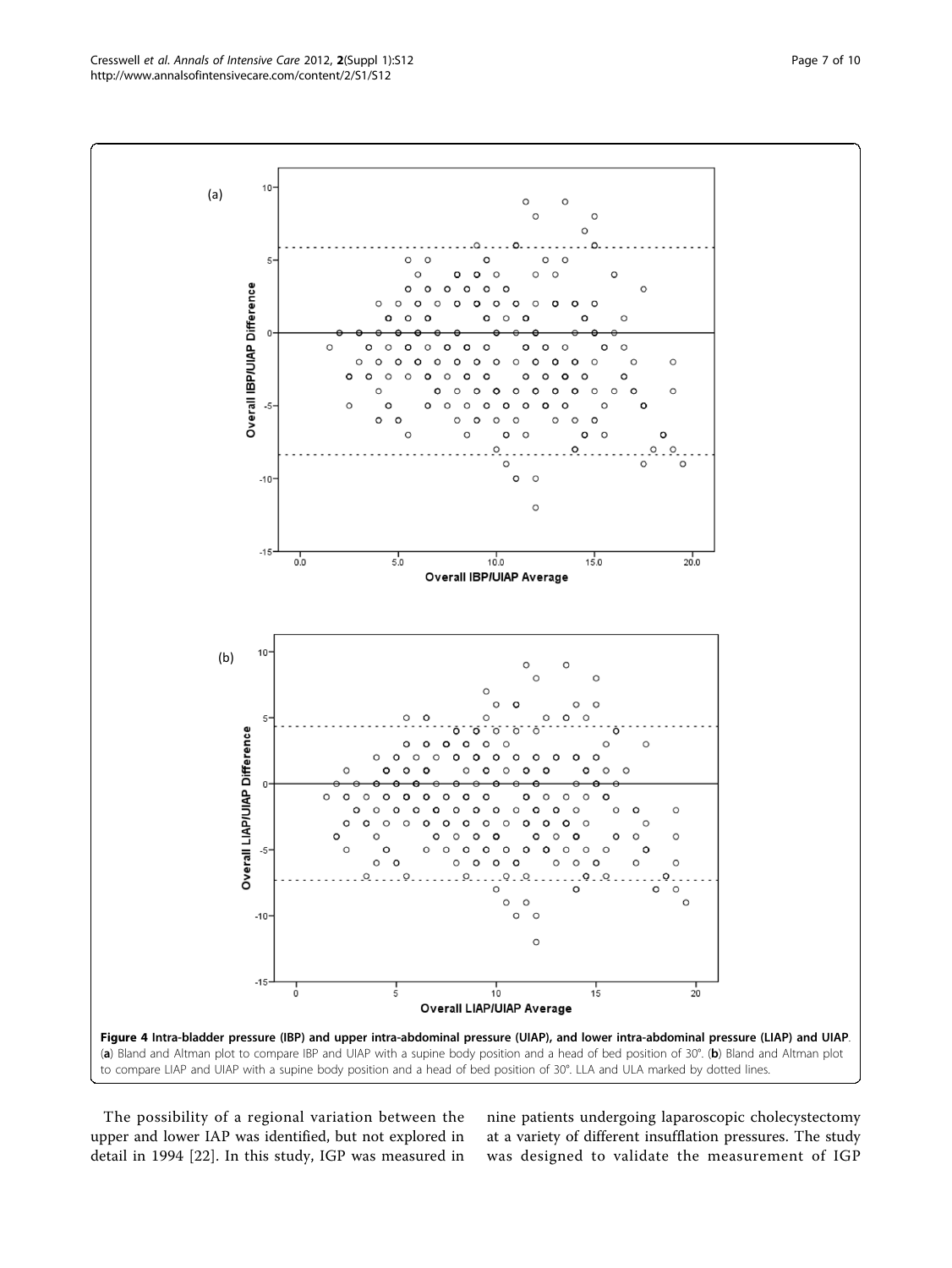| Subject group | Mean<br>compartmental IAP<br>(mmHq, SD) |             |       | Mean difference between compartments (SD) Mean percentage difference between compartments <sup>a</sup> |  |  |  |  |
|---------------|-----------------------------------------|-------------|-------|--------------------------------------------------------------------------------------------------------|--|--|--|--|
|               | <b>UIAP</b>                             | <b>LIAP</b> |       |                                                                                                        |  |  |  |  |
| Higher        | 10.5                                    | 8.3         | 2.2   | 23.4%                                                                                                  |  |  |  |  |
| <b>UIAP</b>   | (4.6)                                   | (4.5)       | (2.4) |                                                                                                        |  |  |  |  |
| Higher        | 8.6                                     | 10.9        | 2.3   | 23.6%                                                                                                  |  |  |  |  |
| <b>LIAP</b>   | (3.8)                                   | (5.6)       | (3.2) |                                                                                                        |  |  |  |  |
| Overall       | 9.7                                     | 9.5         | 0.3   | 3.1%                                                                                                   |  |  |  |  |
|               | (4.2)                                   | (4.6)       | (4.1) |                                                                                                        |  |  |  |  |

<span id="page-7-0"></span>Table 2 Mean continuous pressures observed in each compartment, split according to highest average compartment pressure

UIAP, upper intra-abdominal pressure; LIAP, lower intra-abdominal pressure; SD, Standard Deviation. <sup>a</sup>Mean percentage difference between compartments = mean difference between compartments/(mean UIAP + mean LIAP/2)  $\times$  100.

against the pneumoperitoneum but also showed that IGP could also be up to 4 mmHg higher or 3 mmHg lower than the measured IBP. A further small study has identified differences in gastric and bladder pressure in two patients within a general ICU population [\[42](#page-9-0)] and suggested that such a variation could provide clues as to any underlying pathophysiological process.

Our study is the largest to compare the two compartmental pressures within a clinical setting, without artificial manipulation of IAP. In keeping with the above study, we showed a significant difference between compartmental pressures but with a much broader and more clinically significant range of variation of up to 16 mmHg and a mean difference between the compartments of around 20% which equates to a maximal intercompartmental mean difference of 5.3 mmHg.

Clearly, such a magnitude of variation, coupled with the observation that compartmental pressures were seen to vary by 4 mmHg or more for an average of 23% of the time, means that relying on the measurement of one compartmental pressure only may lead to a significantly elevated pressure in the other compartment being missed. The positive relationship that we have demonstrated between compartmental pressures should mandate separate measurement of UIAP in patients in whom the IBP is adopting an upward trend.

It was interesting to observe that the range of variation in inter-compartmental pressure was greater in those patients concealing a higher UIAP, and this may be related to the previous data which suggest that upper abdominal incisions result in measurable changes to abdominal wall contractile properties which may contribute to the generation of a locally raised IAP [[43\]](#page-9-0).

#### Body position and regional IAP

Previous clinical studies have considered the influence of patient positioning on IAP. In the largest [[44\]](#page-9-0), a multicentre study of 132 ventilated patients, the mean difference between supine and 30° IBP was 3.7 mmHg with a range of 3.4 to 4.0 mmHg. The largest reported difference in positional pressures was seen in a study of 37 patients at a range of bed positions between 0 and 45° [[27](#page-9-0)]. It was found that IBP increased with head-up tilt with a mean increase of 5 mmHg at 30°, and 7.4 mmHg at 45°.

Our data have also demonstrated a statistically significant increase in the IBP with head-up positioning to 30°. This was, however, a far smaller increase of just 0.43 mmHg rather than the 5 mmHg seen in the above study. This would lend support to the theory that LIAP will increase as the result of a more upright posture [[33\]](#page-9-0). The most likely explanation for this is that an erect posture leads to an increase in the hydrostatic weight exerted by the abdominal organs and body habitus pressing downwards on the bladder much in the same manner as increasing the height of a standing column of fluid would increase the measurable pressure at the bottom of the column.

A more interesting observation in our own data, however, is the fact that despite accurate re-zeroing of a patient mounted transducer UIAP was significantly increased in the supine position compared to a 30° head-up tilt. The reason for this observation remains unclear but may be related to the re-positioning of the more mobile hollow abdominal viscera along with both their fluid contents and any free intra-peritoneal fluid with a more upright posture. This observation would suggest that a simple change in posture could provide a clinically significant improvement in the UIAP, which in turn, may improve hepatic, renal and splanchnic blood flow. Such positive effects on organ perfusion would need to be demonstrated by further specific studies; however, it does raise the possibility that a head-up position may be advantageous for reasons other than simple ventilatory mechanics. It is also particularly encouraging to note that a larger reduction in UIAP can be expected in those patients with a higher upper, rather than lower, baseline intra-abdominal pressure. The lack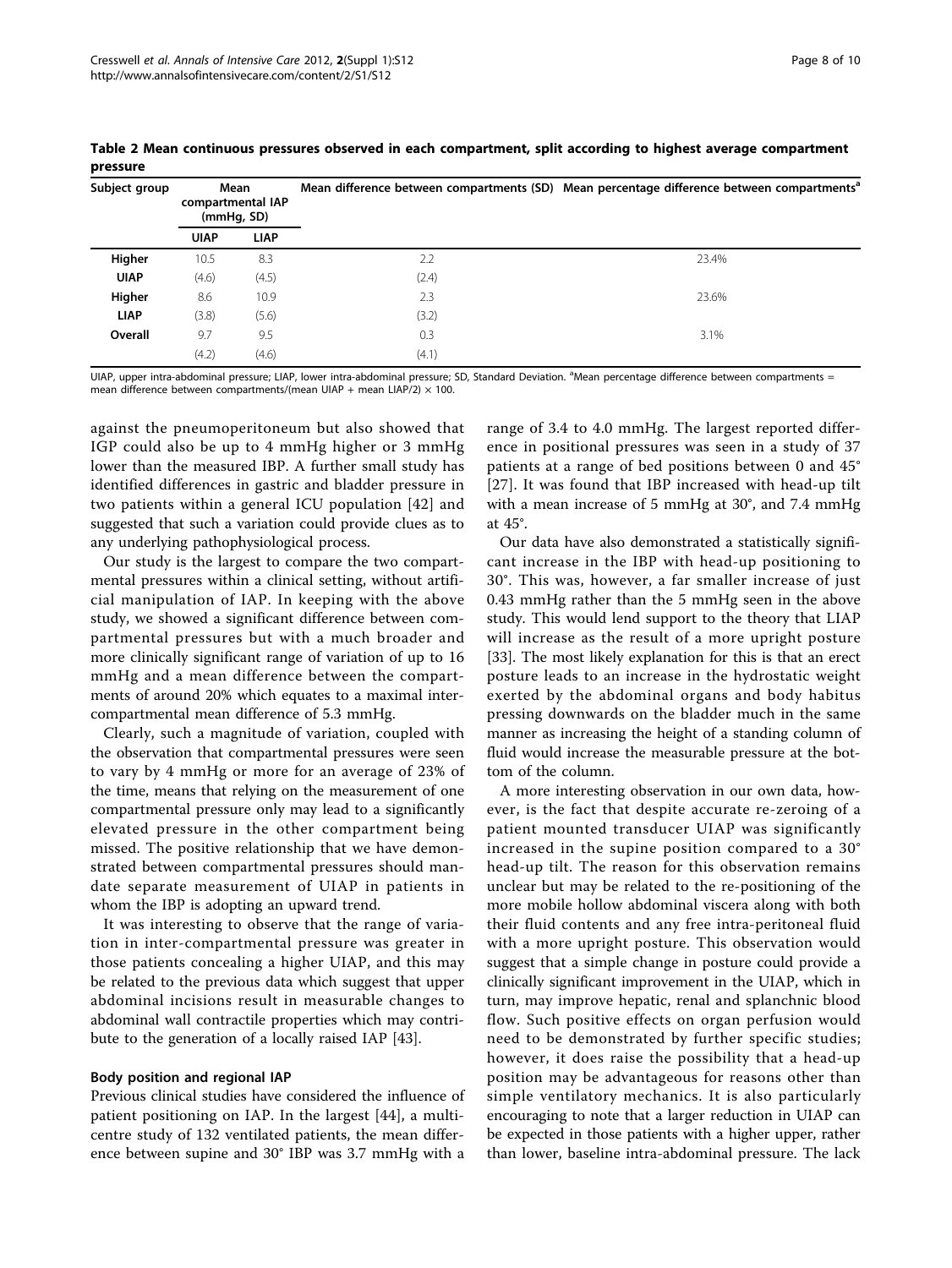<span id="page-8-0"></span>of collection of other body anthropomorphic data to further examine these two groups is accepted to be an unfortunate limitation of the study.

#### Clinical application

The fact that it was impossible to predict which of the two compartments would conceal the higher pressure suggests that, for this subgroup of patients, dual compartmental pressure monitoring may be required based upon the clinical condition of the patient. It remains unclear, however, whether the observed variation in inter-compartmental pressure is specific to the procedure of liver transplantation, or whether the findings could be generalised to all upper abdominal surgery, local inflammatory conditions such as severe acute pancreatitis, or indeed the measurement of IAP in general. It is also a shortcoming that various anthropomorphic data and details of illness severity scores were not collected, as these have been shown to impact on baseline IAP.

Further study with a larger sample size will be required to elucidate the relationship between the location of the higher compartmental pressure, the magnitude of variation in compartmental pressure and the duration for which there is a significant difference between compartments with clinical outcome. Such a study, with higher numbers, may be facilitated by the recent introduction of a commercially available noninvasive device for the measurement of IGP (CiMON, Pulsion Medical Systems, Munich, Germany). It would also be extremely interesting to measure the retroperitoneal compartmental pressure within the upper abdomen which very much contains the 'anatomical terminus' for the arrival and departure of the abdominal blood supply, as well as the kidneys themselves.

#### Conclusion

It remains to be seen and further research is certainly required to discover whether the observed effects are specific to patients undergoing liver transplantation and to define any effects on clinical outcome. The current data do, however, demonstrate a significant variation in regional IAP within the study group. It may be well that we need to consider regional IAP in more detail and consider the different abdominal compartments, including the retroperitoneum, as more distinct entities, and patient positioning may prove a useful utility for optimising compartmental pressures and perfusion.

#### Consent

Written informed consent was obtained from the patient for publication of this case report and accompanying images. A copy of the written consent is available for review by the Editor-in-Chief of this journal.

#### Abbreviations

ACS: abdominal compartment syndrome; IAH: intra-abdominal hypertension; IAP: intra-abdominal pressure; IBP: intra-bladder pressure; ICU: intensive care unit; IGP: intra-gastric pressure; LIAP: lower intra-abdominal pressure; UIAP: upper intra-abdominal pressure; WSACS: World Society on Abdominal Compartment Syndrome.

#### Acknowledgements

This article has been published as part of Annals of Intensive Care Volume 2 Supplement 1, 2012: Diagnosis and management of intra-abdominal hypertension and abdominal compartment syndrome. The full contents of the supplement are available online at [http://www.annalsofintensivecare.](http://www.annalsofintensivecare.com/supplements/2/S1) [com/supplements/2/S1.](http://www.annalsofintensivecare.com/supplements/2/S1)

Figure [2](#page-3-0) is reproduced with the kind permission of Mr. Bo Holte, Holtech, Charlottenlund, Denmark. The authors wish to thank Pulsion Medical Systems who have sponsored the processing fees for this article.

#### Authors' contributions

ABC conceived of the idea, designed the study, arranged ethical approval, conducted the study, collected the data, analysed the data and wrote the manuscript. JAW and MJB reviewed the study design, assisted with analysis and reviewed the manuscript. WJ, PS, AAP, ES, WB, GA, PM, MR and NDH assisted in the insertion and the day-to-day care of the experimental pressure catheters.

#### Authors' information

ABC is now a hepatopancreatobiliary (HPB) surgeon at the Basingstoke Hepatobiliary Unit, UK. WJ, PS, AAP, MR and NDH are HPB and liver transplant surgeons at King's College Hospital, UK. JAW, ES, WB and GA are liver intensivists at King's College Hospital, UK. MJB is an HPB surgeon at Derriford Hospital, UK but undertook this work whilst a HPB and transplant surgeon at Kings College Hospital.

#### Competing interests

Dr Julia Wendon is a member of the medical advisory board of Pulsion Medical Systems, who have sponsored the processing fees of this submission. The authors declare that they have no other conflicts of interests.

#### Published: 5 July 2012

#### References

- 1. Malbrain ML, Chiumello D, Pelosi P, Bihari D, Innes R, Ranieri VM, Del Turco M, Wilmer A, Brienza N, Malcangi V, Cohen J, Japiassu A, De Keulenaer BL, Daelemans R, Jacquet L, Laterre PF, Frank G, de Souza P, Cesana B, Gattinoni L: [Incidence and prognosis of intraabdominal](http://www.ncbi.nlm.nih.gov/pubmed/15699833?dopt=Abstract) [hypertension in a mixed population of critically ill patients: a multiple](http://www.ncbi.nlm.nih.gov/pubmed/15699833?dopt=Abstract)[center epidemiological study.](http://www.ncbi.nlm.nih.gov/pubmed/15699833?dopt=Abstract) Crit Care Med 2005, 33:315-322.
- 2. Malbrain ML, Chiumello D, Pelosi P, Wilmer A, Brienza N, Malcangi V, Bihari D, Innes R, Cohen J, Singer P, Japiassu A, Kurtop E, De Keulenaer BL, Daelemans R, Del Turco M, Cosimini P, Ranieri M, Jacquet L, Laterre PF, Gattinoni L: [Prevalence of intra-abdominal hypertension in critically ill](http://www.ncbi.nlm.nih.gov/pubmed/14758472?dopt=Abstract) [patients: a multicentre epidemiological study.](http://www.ncbi.nlm.nih.gov/pubmed/14758472?dopt=Abstract) Intensive Care Med 2004, 30:822-829.
- 3. Malbrain ML, Deeren D, De Potter TJ: [Intra-abdominal hypertension in the](http://www.ncbi.nlm.nih.gov/pubmed/15758597?dopt=Abstract) [critically ill: it is time to pay attention.](http://www.ncbi.nlm.nih.gov/pubmed/15758597?dopt=Abstract) Curr Opin Crit Care 2005, 11:156-171.
- Balogh Z, De Waele JJ, Kirkpatrick A, Cheatham M, D'Amours S, Malbrain M: [Intra-abdominal pressure measurement and abdominal compartment](http://www.ncbi.nlm.nih.gov/pubmed/17251737?dopt=Abstract) [syndrome: the opinion of the World Society of the Abdominal](http://www.ncbi.nlm.nih.gov/pubmed/17251737?dopt=Abstract) [Compartment Syndrome.](http://www.ncbi.nlm.nih.gov/pubmed/17251737?dopt=Abstract) Crit Care Med 2007, 35:677-678, author reply 678-679.
- 5. Biancofiore G, Bindi ML, Romanelli AM, Bisa M, Boldrini A, Consani G, Filipponi F, Mosca F: [Postoperative intra-abdominal pressure and renal](http://www.ncbi.nlm.nih.gov/pubmed/12860748?dopt=Abstract) [function after liver transplantation.](http://www.ncbi.nlm.nih.gov/pubmed/12860748?dopt=Abstract) Arch Surg 2003, 138:703-706.
- 6. Bloomfield GL, Blocher CR, Fakhry IF, Sica DA, Sugerman HJ: [Elevated intra](http://www.ncbi.nlm.nih.gov/pubmed/9210531?dopt=Abstract)[abdominal pressure increases plasma renin activity and aldosterone](http://www.ncbi.nlm.nih.gov/pubmed/9210531?dopt=Abstract) [levels.](http://www.ncbi.nlm.nih.gov/pubmed/9210531?dopt=Abstract) J Trauma 1997, 42:997-1004, discussion 1004-1005.
- 7. Bongard F, Pianim N, Dubecz S, Klein SR: [Adverse consequences of](http://www.ncbi.nlm.nih.gov/pubmed/7473918?dopt=Abstract) [increased intra-abdominal pressure on bowel tissue oxygen.](http://www.ncbi.nlm.nih.gov/pubmed/7473918?dopt=Abstract) J Trauma 1995, 39:519-524, discussion 524-515.